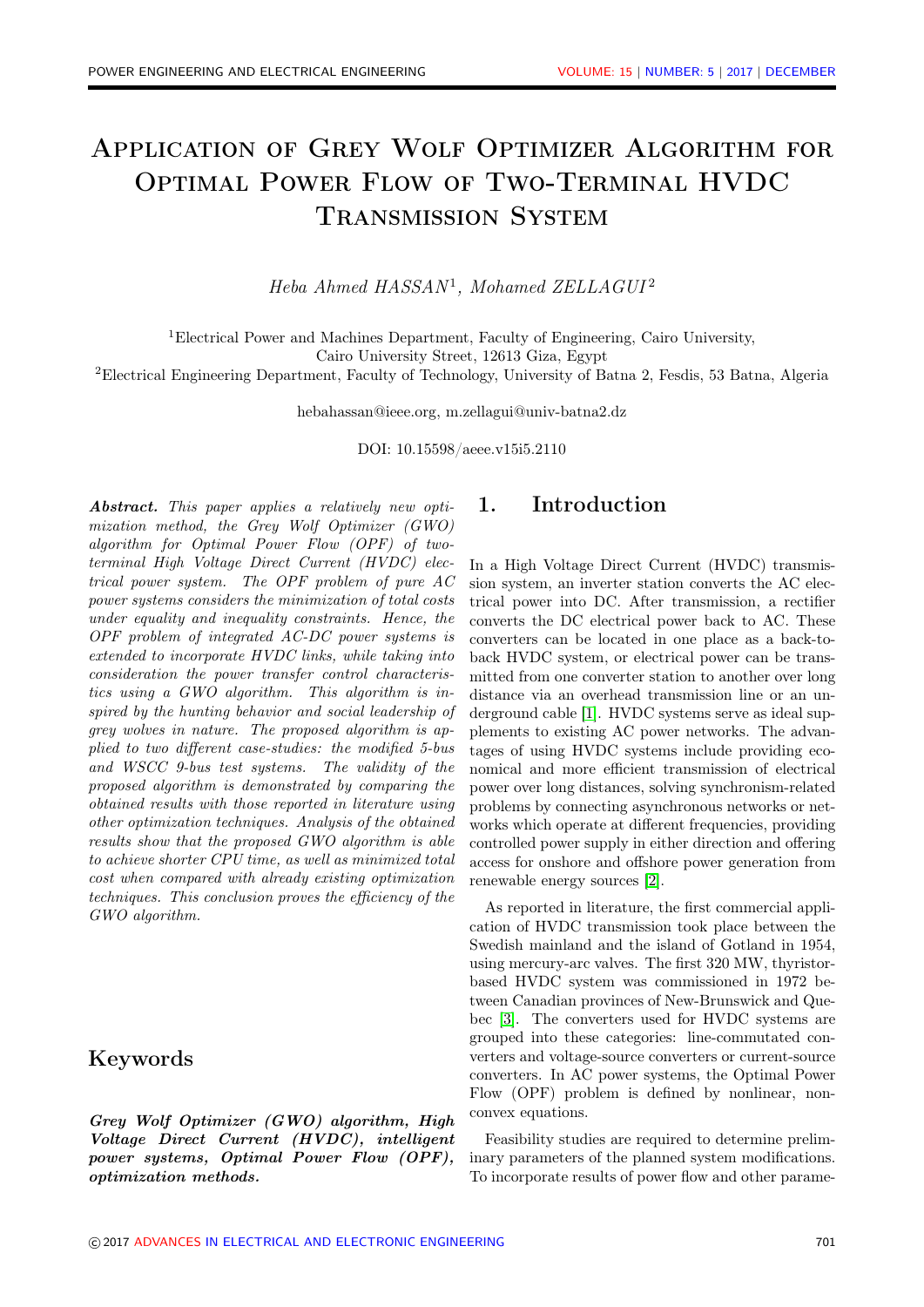ters, more detailed studies are needed. Finally, operating studies are necessary to successfully integrate the HVDC facility into the power system [\[4\]](#page-8-3). In HVDC systems, where no reactive power is involved, the OPF problem is less complex but it still retains its nonlinear characteristic when voltage control and optimal storage operation are included in the formulation. There are several different methods solving the resulting nonlinear equations [\[5\]](#page-8-4).

More recently, some authors have proposed other methods to solve this problem. Authors in [\[6\]](#page-8-5) and [\[7\]](#page-9-0) present the model of a voltage-source converter suitable for OPF solution of HVDC using Newton Raphson Algorithm (NRA) and a sequential method was introduced [\[8\]](#page-9-1). A new approach for load flow analysis of integrated HVDC power systems using sequential modified Gauss-Seidel method was reported [\[9\]](#page-9-2). In [\[10\]](#page-9-3), a multi-terminal HVDC power flow with a conventional AC power flow has been proposed. In [\[11\]](#page-9-4), a steadystate multi-terminal HVDC model for power flow has been developed and it includes converter limits, as well as different converter topologies. Other authors have solved this problem by applying new techniques, such as Artificial Bee Colony (ABC) algorithm [\[12\]](#page-9-5), Genetic Algorithm (GA) [\[13\]](#page-9-6) and Backtracking Search Algorithm (BSA) [\[14\]](#page-9-7). Authors in [\[15\]](#page-9-8) proposed an OPF in order to minimize the losses in a multi-terminal HVDC grid. Application of transient stability constraints for OPF, to a transmission system including an HVDC, was proposed [\[16\]](#page-9-9). Authors in [\[17\]](#page-9-10) applied an information gap decision theory to the OPF model for the optimal operation of AC-DC systems with offshore wind farms.

In the last two years, Grey Wolf Optimizer (GWO) algorithm has been applied in power systems for solving combined economic emission dispatch problems [\[18\]](#page-9-11), studying the blackout risk prevention in a smart grid based flexible optimal strategy [\[19\]](#page-9-12) and estimating the parameters of the Proportional Integral (PI) controller for automatic generation control of two-area power system [\[20\]](#page-9-13). Furthermore, it has been used for optimizing wide-area power system stabilizer design [\[21\]](#page-9-14), solving OPF problem [\[22\]](#page-9-15) and [\[23\]](#page-9-16), load frequency control of interconnected power system [\[24\]](#page-10-0) and economic dispatch problems [\[25\]](#page-10-1). It has been also used for solving the optimizing PID controller for automatic generation control of a multi-area thermal power system [\[26\]](#page-10-2) and the design of Static Synchronous Series Compensator (SSSC) based stabilizer to damp inter-area oscillations [\[27\]](#page-10-3).

In this paper, the GWO algorithm is used to achieve OPF of the two-terminal HVDC system. The proposed algorithm is applied to two different case-studies which are: the modified 5-bus and WSCC 9-bus test systems. The validity and efficiency of the proposed algorithm are evaluated by comparing the obtained results with those obtained when applying other methods reported in literature such as Backtracking Search Algorithm (BSA) [\[14\]](#page-9-7), Artificial Bee Colony (ABC) algorithm [\[12\]](#page-9-5), Genetic Algorithm (GA) [\[13\]](#page-9-6) and Newton-Raphson Method (NRM) [\[7\]](#page-9-0).

## 2. Two-Terminal HVDC Modeling

A basic schematic diagram of a two-terminal HVDC transmission link is given in Fig. [1.](#page-1-0)

<span id="page-1-0"></span>

Fig. 1: A basic schematic diagram of a two-terminal HVDC transmission link.

In Fig. [1,](#page-1-0)  $v_r$  and  $v_i$  are the AC voltages (rms) at the converter transformer primary,  $i_r$  and  $i_i$  are the currents at the AC sides of the rectifier and inverter.  $\delta_r$  and  $\delta_i$  are the bus voltage phase angles,  $\xi_r$  and  $\xi_i$ are the current angles and  $r_{dc}$  is DC link resistance.  $p_r$  and  $p_i$  are the active powers at the rectifier and inverter sides,  $q_r$  and  $q_i$  are the reactive powers at the rectifier and inverter sides and  $i_d$  is the direct current of HVDC link. The basic converter equations between AC and DC sides for the rectifier terminal are expressed as follows [\[7\]](#page-9-0), [\[12\]](#page-9-5), [\[13\]](#page-9-6) and [\[14\]](#page-9-7):

$$
v_{dor} = k \cdot t_r \cdot v_r,\tag{1}
$$

$$
v_{dr} = v_{dor} \cos \alpha - r_{cr} \cdot i_d, \tag{2}
$$

$$
p_r = v_{dr} \cdot i_d,\tag{3}
$$

$$
\phi_r = \cos^{-1}\left(\frac{v_{dr}}{v_{dor}}\right),\tag{4}
$$

$$
q_r = |p_r \cdot \tan \phi_r|,\tag{5}
$$

where the constant  $k$  is equal to 3 √  $2/\pi$ ,  $v_{dor}$  is the open circuit DC voltage at the rectifier side;  $r_{cr}$  is the equivalent commutation resistance at the rectifier side equivalent commutation resistance at the rectiner side<br>and equal to  $\sqrt{3x_{cr}}/\pi$  ( $x_{cr}$  is the equivalent commutation reactance at the rectifier side), and  $\phi_r = \delta_r - \xi_r$  is the phase angle between the AC voltage and the fundamental AC current at the rectifier side.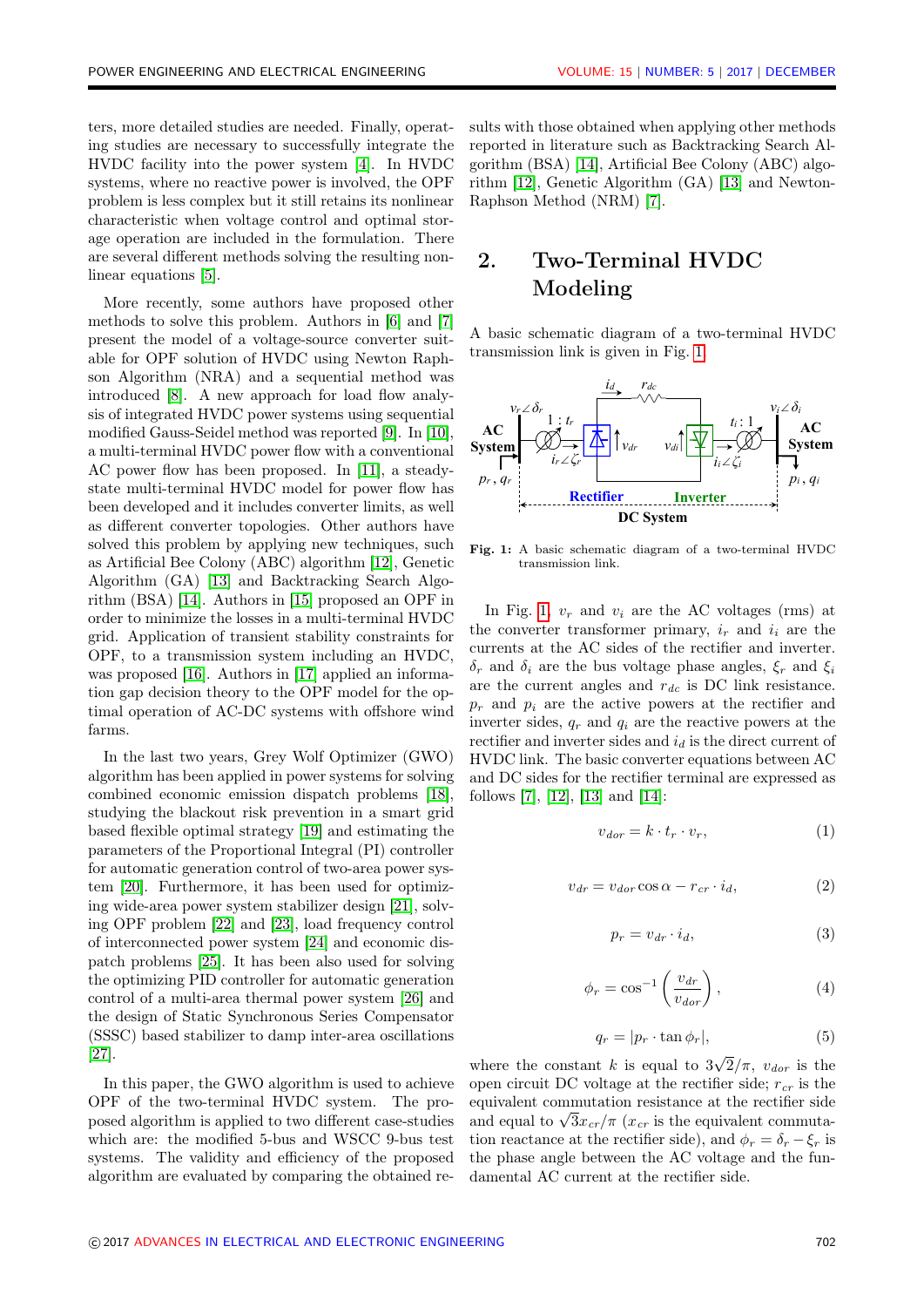$$
v_{doi} = k \cdot t_i \cdot v_i,\tag{6}
$$

$$
v_{di} = v_{doi} \cos \gamma - r_{ci} \cdot i_d, \tag{7}
$$

$$
p_i = v_{di} \cdot i_d,\tag{8}
$$

$$
\phi_i = \cos^{-1}\left(\frac{v_{di}}{v_{doi}}\right),\tag{9}
$$

 $(9)$ 

$$
q_i = |p_i \cdot \tan \phi_i|,\tag{10}
$$

where  $v_{doi}$  is the open circuit dc voltage at the inverter side;  $r_{ci}$  is the equivalent commutation resistance at the inverter side, and  $\Phi_i = \delta_i - \xi_i$  is the phase angle between the AC voltage and the fundamental AC current at the inverter side. An equivalent circuit of a two-terminal HVDC link is shown in Fig. [2.](#page-2-0)

<span id="page-2-0"></span>

Fig. 2: An equivalent circuit of a two-terminal HVDC link.

In Fig. [2,](#page-2-0)  $\alpha$  is the ignition delay angle,  $\gamma$  is the extinction advance angle, and  $v_{dr}$  and  $v_{di}$  are the DC link voltages at the rectifier and inverter terminals. The relationship between the rectifier and inverter terminal voltages of the DC link can be expressed by considering DC link resistance as follows:

$$
v_{dr} - v_{di} - r_{dc} \cdot i_d = 0. \tag{11}
$$

## 3. Problem Formulation and Constraints

The OPF is an optimization problem whose mathematical equations are expressed as follows:

$$
Minimize f(x, u). \tag{12}
$$

$$
\text{Subject to:} \begin{cases} g(x, u) = 0, \\ h(x, u) \le 0. \end{cases} \tag{13}
$$

The objective function  $f(x, u)$  considers the production cost of the entire power system and the equality constraints  $q(x, u)$  consider the power flow equations related to the entire power system. The inequality constraints  $h(x, u)$  consider the limits of the variables related to the entire power system. The variables

The basic converter equations between AC and DC  $x = (x_1, \ldots, x_n)$  and  $u = (u_1, \ldots, u_n)$  of these func-

#### 3.1. Control Variables

The control variables should be the same as those of the problem to be optimized. The AC and DC system state variables in per unit are selected as follows [\[12\]](#page-9-5), [\[13\]](#page-9-6) and [\[14\]](#page-9-7):

$$
x = [x_{AC}, x_{DC}], \tag{14}
$$

$$
x_{AC} = [p_{gslack}, q_{g1}, \dots, q_{gNg}, v_{L1}, \dots, v_{LNl}], \quad (15)
$$

$$
x_{DC} = [t_r, t_i, \alpha, \gamma, v_{dr}, v_{di}], \qquad (16)
$$

where  $p_{gslack}$  is the slack bus active power output,  $q_{qi}$  is the reactive power outputs,  $v_{Li}$  is the load bus voltage magnitudes, and  $N_l$  is the number of load buses. The AC and DC system control variables in per unit are also selected as follows [\[12\]](#page-9-5), [\[13\]](#page-9-6) and [\[14\]](#page-9-7):

$$
u = [u_{AC}, u_{DC}], \tag{17}
$$

$$
u_{AC} = [p_{g2}, \dots, p_{gNg}, v_{g1}, \dots, v_{gNg}, t_1, \dots, t_{N_T}], \quad (18)
$$

$$
u_{DC} = [p_r, p_i, q_r, q_i, d_i],
$$
\n(19)

where  $p_{gi}$  (except for the slack bus  $p_{gslack}$ ) is the generator active power outputs,  $v_{gi}$  is the generator voltage magnitudes,  $N_g$  is the number of the generator buses,  $t_i$  is the transformer tap ratios,  $N_T$  is the number of transformers,  $p_r$  and  $p_i$  are the active powers at the rectifier and inverter sides,  $q_r$  and  $q_i$  are the reactive powers at the rectifier and inverter sides, and  $i_d$  is the direct current of HVDC link.

#### 3.2. Objective Function

The problem is minimization of the total production cost  $(F_{cost})$  in a power system. In other words, the aim is minimization of objective function which is power loss in an energy system. At the same time, the objective function of whole system is minimized under equality and inequality constraints. Therefore, the objective function  $(f)$  can be as follows:

$$
f(x, u) = F_{\cos t} = \sum_{i=1}^{N_g} (a_i \cdot p_{gi}^2 + b_i \cdot p_{gi} + c_i), \quad (20)
$$

where  $F_{cost}$  represents the total production cost;  $a_i$ ,  $b_i$ and  $c_i$  represent the production cost coefficients of the  $i<sup>th</sup>$  generator.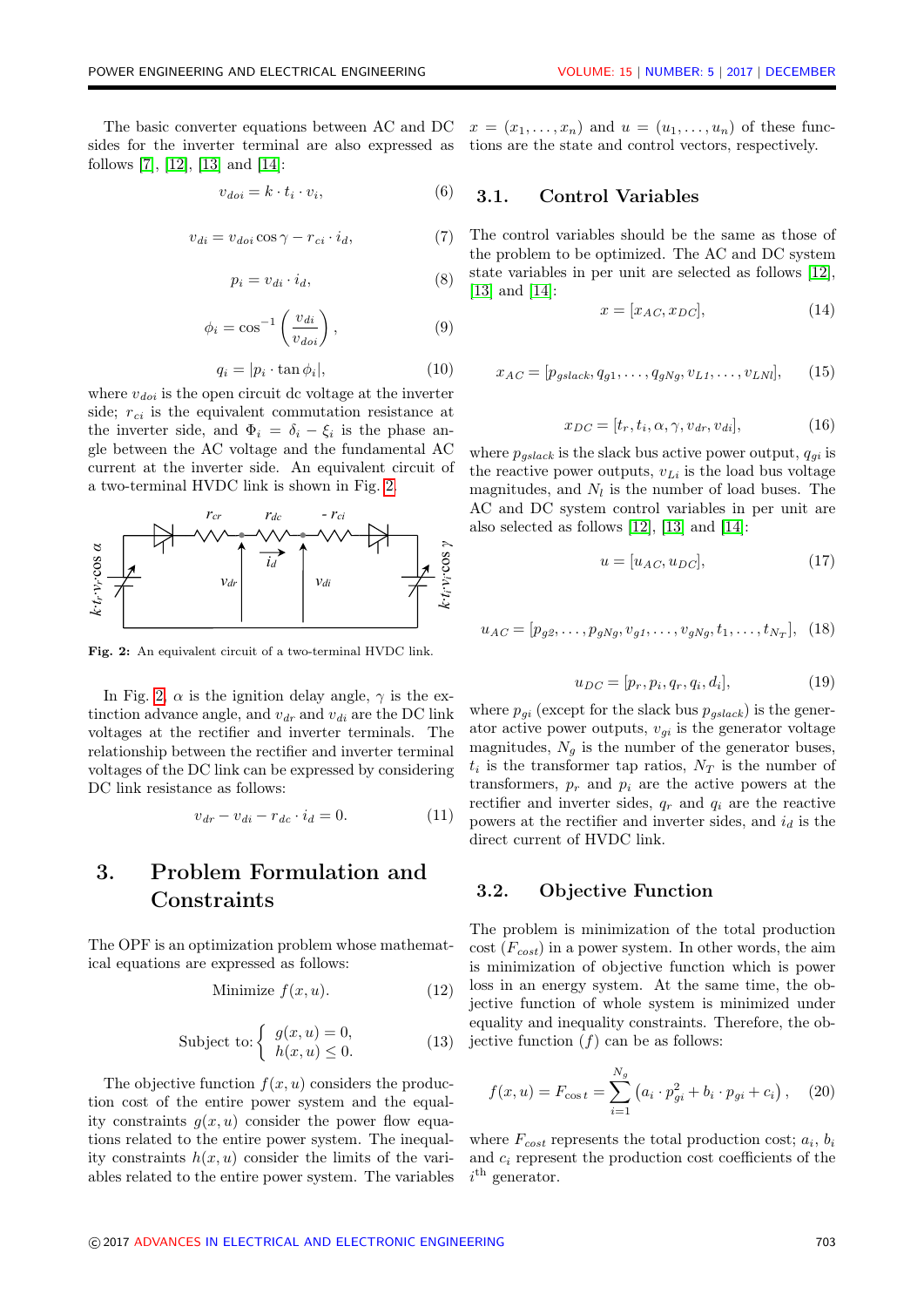#### 3.3. Equality Constraints

#### 1) AC System Equality Constraints

A representation of the AC bus connected to the DC transmission link is shown in Fig. [3.](#page-3-0) The equalities related to the  $k^{\text{th}}$  bus are given by:

$$
p_{gk} - p_{lk} - p_{dk} - p_k = 0,\t\t(21)
$$

$$
q_{gk} + q_{sk} - q_{lk} - q_{dk} - q_k = 0.
$$
 (22)

In Fig. [3,](#page-3-0) p, q, v and  $\delta$  represent the active power, reactive power, bus voltage magnitudes, and bus voltage angles, respectively. The subscripts  $g, l, s$  and d represent generator, load, shunt reactive compensator, and DC link, respectively.

<span id="page-3-0"></span>

Fig. 3: Representation of AC bus connected to HVDC transmission link [\[7\]](#page-9-0).

The active and reactive powers transferred from the  $k<sup>th</sup>$  bus to the AC line are also expressed as:

$$
p_k = v_k \sum_{j=1}^{N} v_j \left( G_{kj} \cos \delta_{kj} + B_{kj} \sin \delta_{kj} \right), \qquad (23)
$$

$$
q_k = v_k \sum_{j=1}^{N} v_j \left( G_{kj} \sin \delta_{kj} - B_{kj} \cos \delta_{kj} \right), \qquad (24)
$$

where  $v_j$  and  $v_k$  are the voltage magnitudes of the  $j^{\text{th}}$ and  $k^{\text{th}}$  buses;  $G_{kj}$  and  $B_{kj}$  are the transfer conductance and susceptance between buses  $k$  and  $j$  of the bus admittance matrix  $Y_{bus}$ .  $\delta_{ki}$  is the voltage phase angle difference between buses  $k$  and  $j$  and  $N$  is the number of buses in the power system.

#### 2) DC System Equality Constraints

By neglecting the converter and transformer losses in the power system, the power of the rectifier bus becomes equal to that of the inverter bus. Hence, the equations that represent the equality constraints of the DC system are:

$$
p_{dk} = p_r,\tag{25}
$$

$$
q_{dk} = q_r,\tag{26}
$$

$$
p_{dk} = -p_i,\tag{27}
$$

$$
q_{dk} = q_i. \tag{28}
$$

#### 3.4. Generation Capacity **Constraints**

For stable operation, the values of the generator active and reactive power outputs, bus voltage magnitudes, transformer tap ratios and shunt VAR compensation are restricted by their lower and upper limits as follows [\[7\]](#page-9-0), [\[12\]](#page-9-5), [\[13\]](#page-9-6) and [\[14\]](#page-9-7):

$$
p_{gi}^{\min} \le p_{gi} \le p_{gi}^{\max} \quad i = 1, \dots, N_g, \tag{29}
$$

$$
q_{gi}^{\min} \le q_{gi} \le q_{gi}^{\max} \quad i = 1, \dots, N_g, \tag{30}
$$

$$
q_{si}^{\min} \le q_{si} \le q_{si}^{\max} \quad i = 1, \dots, N_c,
$$
 (31)

$$
v_i^{\min} \le v_i \le v_i^{\max} \quad i = 1, \dots, N, \tag{32}
$$

$$
t_i^{\min} \le t_i \le t_i^{\max} \quad i = 1, \dots, N_T,
$$
 (33)

where  $N_c$  is the number of the compensation devices.

#### 3.5. DC Transmission Link **Constraints**

These constraints are represented by the upper and lower limits of the corresponding variables as follows [\[7\]](#page-9-0), [\[12\]](#page-9-5), [\[13\]](#page-9-6) and [\[14\]](#page-9-7):

$$
p_{dk}^{\min} \le p_{dk} \le p_{dk}^{\max} \quad k = 1, 2,
$$
 (34)

$$
q_{dk}^{\min} \le q_{dk} \le q_{dk}^{\max} \quad k = 1, 2, \tag{35}
$$

$$
t_{dk}^{\min} \le t_{dk} \le t_{dk}^{\max} \quad k = 1, 2, \tag{36}
$$

$$
v_{dk}^{\min} \le v_{dk} \le v_{dk}^{\max} \quad k = 1, 2,
$$
 (37)

$$
i_d^{\min} \le i_d \le i_d^{\max},\tag{38}
$$

$$
\alpha^{\min} \le \alpha \le \alpha^{\max},\tag{39}
$$

$$
\gamma^{\min} \le \gamma \le \gamma^{\max}.\tag{40}
$$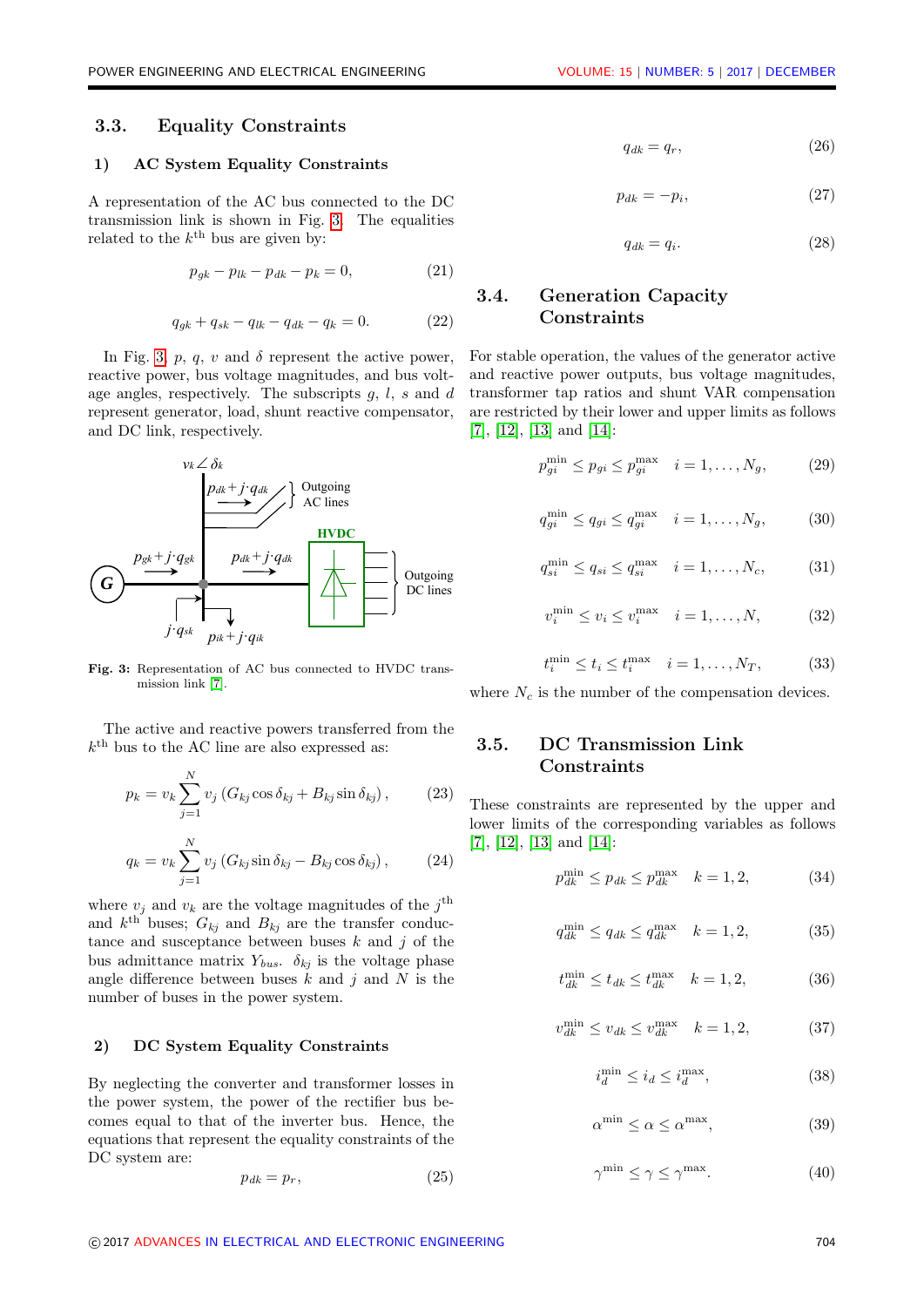## 4. Grey Wolf Optimizer (GWO) Algorithm

The Grey Wolf Optimizer (GWO) algorithm mimics the leadership hierarchy and hunting mechanism of grey wolves in nature proposed by Mirjalili et al. in 2014 [\[28\]](#page-10-4) and [\[29\]](#page-10-5). The hunting technique and the social hierarchy of grey wolves are mathematically modeled in order to design GWO and perform optimization.

The mathematical model of the encircling behavior is represented by the following equations [\[28\]](#page-10-4):

$$
\vec{D} = |\vec{C} \cdot \vec{X}_p(iter) - \vec{X}(iter)|, \tag{41}
$$

$$
\vec{X}(iter+1) = \vec{X}_p(iter) - \vec{A} \cdot \vec{D}, \qquad (42)
$$

where *iter* is the current iteration and  $X_{P(iter)}$  represents the position vector of the victim. The  $\vec{A}$  and  $\vec{C}$ are coefficient vectors which are given by:

$$
\begin{cases}\n\vec{A} = 2 \cdot \vec{a} \cdot \vec{r}_1 - \vec{a}, \\
\vec{C} = 2 \cdot \vec{r}_2.\n\end{cases} (43)
$$

where a is linearly decreased from 2 to 0 over the course of iterations,  $\vec{r}_1$  and  $\vec{r}_2$  are random vectors in the range of 0 to 1.

In GWO, the first three best solutions obtained are stored so far and push the other search agents to update their positions due to the position of the best search agents. In order to formulate the social hierarchy of wolves when designing GWO algorithm, the population is split into four groups: alpha  $(\alpha)$ , beta (β), delta (δ) and omega (ω).

Over the course of iterations, the first three best solutions are called  $\alpha$  and  $\delta$ , respectively. Figure [4](#page-4-0) shows how to update the locations of  $\alpha$ ,  $\beta$  and  $\delta$ , respectively, in a two-dimensional space.

<span id="page-4-0"></span>

Fig. 4: Position updating in GWO [\[28\]](#page-10-4).

The rest of the candidate solutions are denoted as  $\omega$ . In this algorithm, the hunting/optimization is guided by  $\alpha$ ,  $\beta$ ,  $\delta$  and  $\omega$ . The wolves are required to encircle  $\alpha$ ,  $\beta$  and  $\delta$  to find better solutions [\[28\]](#page-10-4), [\[29\]](#page-10-5) and [\[30\]](#page-10-6).

Save the first three best solutions obtained so far and oblige the other search agents (including the omegas) to update their positions according to the position of the best search agent. The following formulas are proposed in this regard.

$$
\vec{D}_{\alpha} = |\vec{C}_1 \cdot \vec{X}_{\alpha} - \vec{X}|,\tag{44}
$$

$$
\vec{D}_{\beta} = |\vec{C}_2 \cdot \vec{X}_{\beta} - \vec{X}|,\tag{45}
$$

$$
\vec{D}_{\delta} = |\vec{C}_3 \cdot \vec{X}_{\delta} - \vec{X}|,\tag{46}
$$

$$
\vec{X}_1 = \vec{X}_{\alpha} - \vec{A}_1 \cdot (\vec{D}_{\alpha}), \tag{47}
$$

$$
\vec{X}_2 = \vec{X}_\beta - \vec{A}_2 \cdot (\vec{D}_\beta),\tag{48}
$$

$$
\vec{X}_3 = \vec{X}_\delta - \vec{A}_3 \cdot (\vec{D}_\delta),\tag{49}
$$

$$
\vec{X}(iter+1) = \frac{\vec{X}_1 + \vec{X}_2 + \vec{X}_3}{3}.
$$
 (50)

With these equations, a search agent updates its position according to  $\alpha$ ,  $\beta$ ,  $\delta$ , in a dimensional search space.

In these formulas, vectors  $\vec{A}$  and  $\vec{C}$  are obliging the GWO algorithm to explore and exploit the search space. With decreasing  $\vec{A}$ , half of the iterations is devoted to exploration ( $|\vec{A} \geq 1|$ ) and the other half is dedicated to exploitation  $(|\vec{A} < 1|)$ .

The range of  $\vec{C}$  is  $2 \leq \vec{C} \leq 0$  and the vector  $\vec{C}$ also improves exploration when  $\vec{C} > 1$ . Exploitation is emphasized when  $\vec{C}$  < 1;  $\vec{A}$  is decreased linearly over the course of the iterations [\[29\]](#page-10-5) and [\[30\]](#page-10-6). In contrast,  $\vec{C}$  is generated randomly to emphasize the exploration/exploitation at any stage and to avoid local optima.

### 5. Simulation Results

To show the applicability and efficiency of the proposed GWO optimization algorithm in solving the OPF problem of a two-terminal HVDC system, we tested it on the two test systems. The parameters used for the proposed GWO algorithm are given by: the population size is 80, the coefficient  $\alpha$  is between [0, 2], the random vectors  $\vec{r}_1$  and  $\vec{r}_2$  belong to interval [0, 1] and the stopping criterion of the algorithm is set as 100 iterations for each of the two test systems. The developed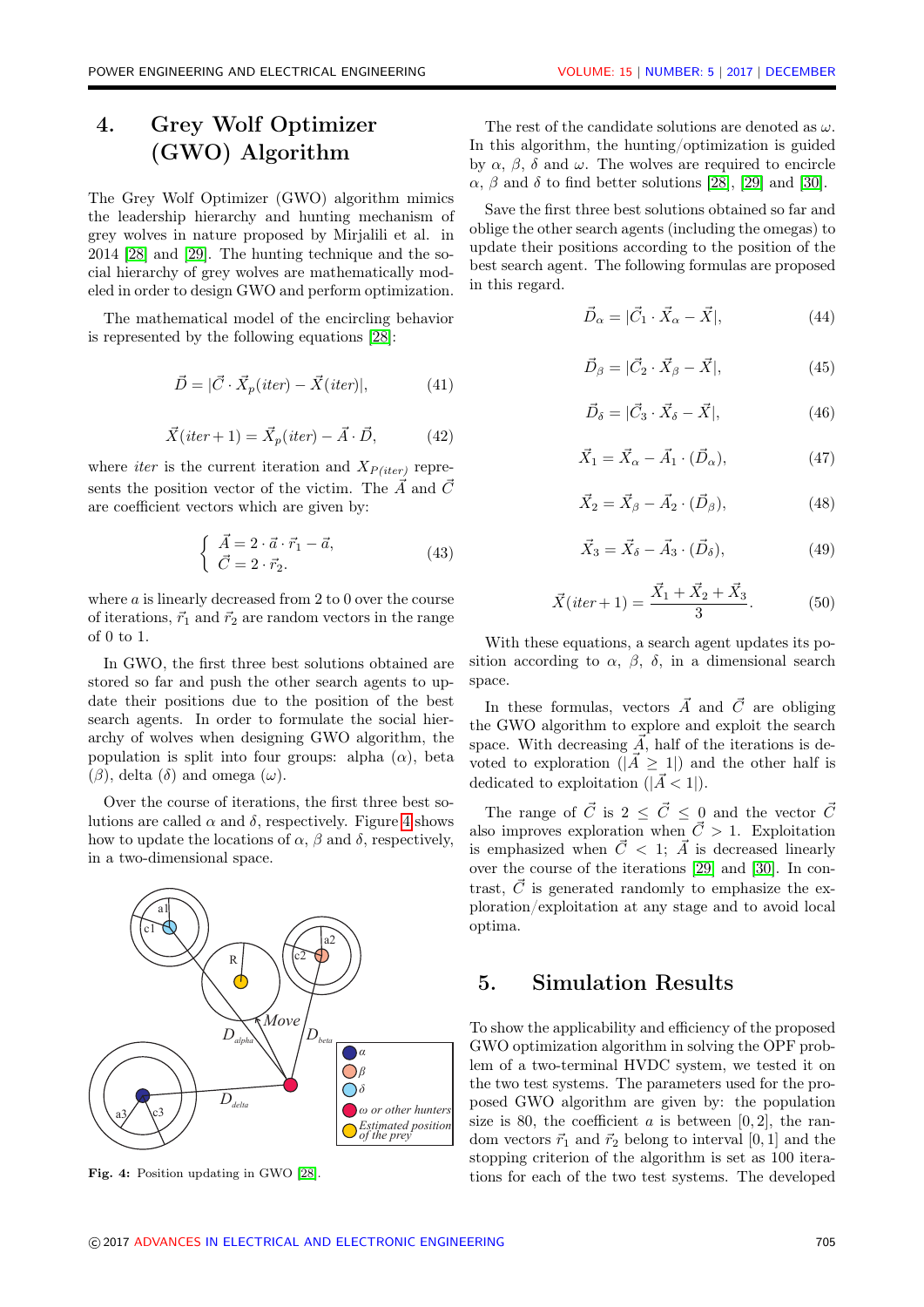program using MATLAB is run on a computer with processor Intel-core i3-5010 U, CPU 2.1 GHz, 4 GB RAM.

Figure [5](#page-5-0) shows the flow chart of the sequential power flow algorithm now combined in a sequential AC/DC [\[11\]](#page-9-4) and [\[31\]](#page-10-7). Applied the traditional Newton-Raphson method is used for the sequential AC power flow algorithm is the first step and a linear current-balancing method is used for the sequential DC power flow algorithm.

<span id="page-5-0"></span>

Fig. 5: Flow chart of the sequential VSC AC/DC power flow algorithm [\[11\]](#page-9-4) and [\[31\]](#page-10-7).

#### 5.1. First Case-Study: 5-Bus Test System

The system shown in Fig. [6](#page-5-1) [\[7\]](#page-9-0) has five buses and two generators and it is extended with a two-terminal HVDC link. The AC network and HVDC converters are assumed to work under three-phase balanced conditions. The experiment is performed for two different scenarios, according to the power and current of the DC link, which are:

• Scenario A: The current of the DC link is considered to be 0.10 p.u.

• Scenario B: The current of the DC link is considered to be 0.15 p.u.

<span id="page-5-1"></span>

Fig. 6: The 5-bus test system.

The convergence characteristics of the GWO optimization algorithm for the two scenarios of the first case-study are presented in Fig. [7.](#page-5-2) A lower DC current, as given in Scenario A, encounters less iterations than for Scenario B.

<span id="page-5-2"></span>

Fig. 7: Convergence curve of the GWO algorithm for the two scenarios of the first case-study.

Table [1](#page-6-0) and Tab. [2](#page-6-1) represent the simulation results obtained when applying BSA [\[14\]](#page-9-7), ABC [\[12\]](#page-9-5), GA [\[13\]](#page-9-6), NRM [\[7\]](#page-9-0), and GWO algorithms to the two scenarios of the first case-study.

#### 5.2. Second-Case Study: WSCC 9-Bus Test System

The WSCC 9-bus system shown in Fig. [8](#page-7-0) [\[13\]](#page-9-6) consists of three generators, six transmission line, three power transformers, and three loads connected at buses 5, 6,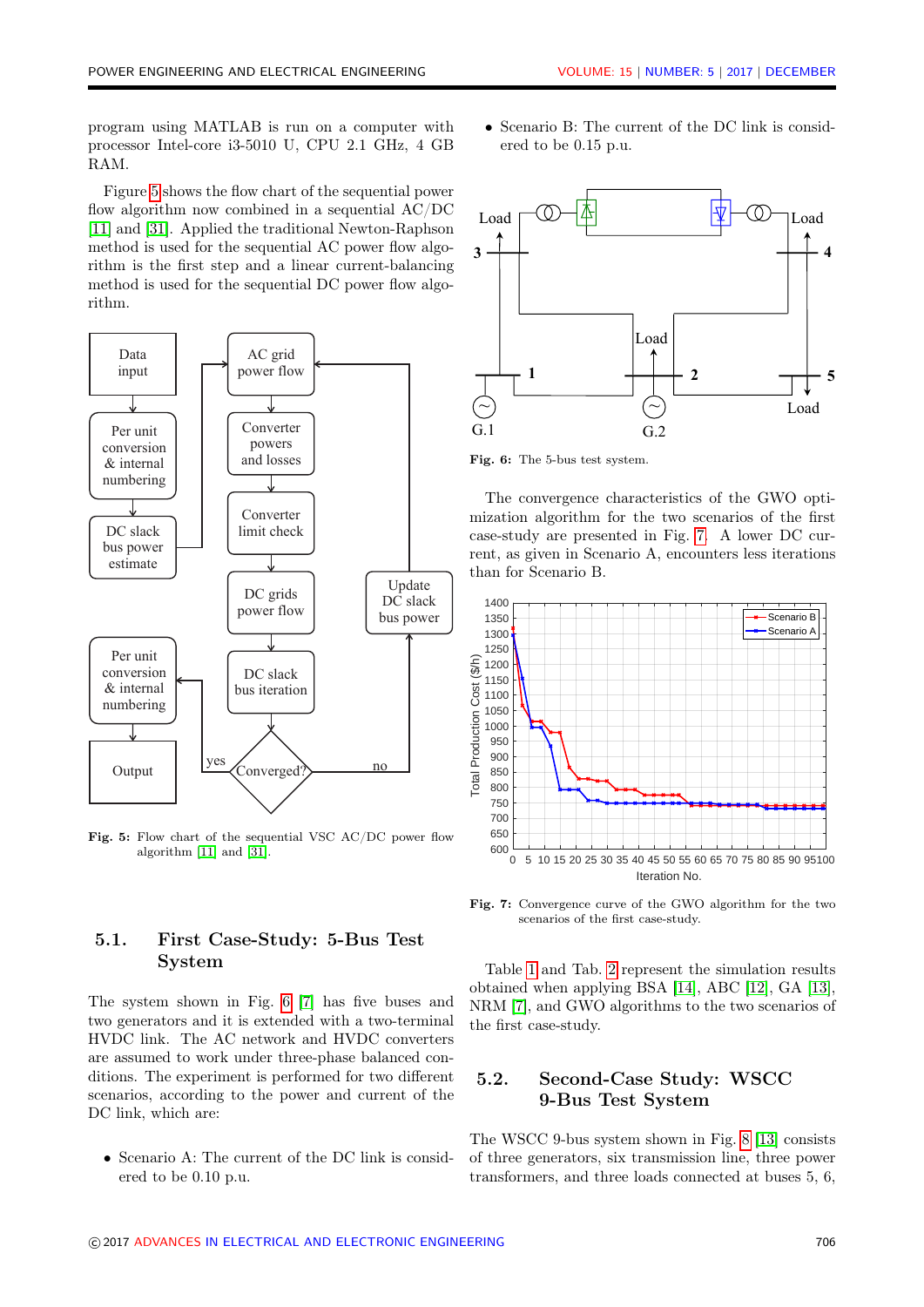|                            | $\overline{\text{Limit (p.u.)}}$ |             | <b>BSA</b> | ABC                      | $\overline{GA}$          | $\overline{\text{NRM}}$ |           |  |  |  |  |
|----------------------------|----------------------------------|-------------|------------|--------------------------|--------------------------|-------------------------|-----------|--|--|--|--|
| Variable                   | Min                              | ${\rm Max}$ | $[14]$     | $[12]$                   | $[13]$                   | [7]                     | GWO       |  |  |  |  |
| Generator Active Outputs   |                                  |             |            |                          |                          |                         |           |  |  |  |  |
| $p_{g1}$                   | 0.10                             | 2.00        | 0.8000     | 0.7931                   | 0.7949                   | 0.8013                  | 0.8031    |  |  |  |  |
| $p_{g2}$                   | 0.10                             | 2.00        | 0.8805     | 0.8873                   | 0.8855                   | 0.8796                  | 0.8701    |  |  |  |  |
| Generator Reactive Outputs |                                  |             |            |                          |                          |                         |           |  |  |  |  |
| $q_{g1}$                   | $-3.00$                          | 3.00        | $-0.1503$  | $-0.1397$                | $-0.1403$                | 0.2029                  | $-0.1499$ |  |  |  |  |
| $q_{g2}$                   | $-3.00$                          | 3.00        | 0.0742     | 0.0863                   | 0.0649                   | 0.0315                  | 0.0743    |  |  |  |  |
|                            |                                  |             |            | Nodal Voltages           |                          |                         |           |  |  |  |  |
| $v_1$                      | 0.90                             | 1.10        | 1.1000     | 1.1000                   | 1.0996                   | 1.109                   | 0.9975    |  |  |  |  |
| v <sub>2</sub>             | 0.90                             | 1.10        | 1.0950     | 1.0946                   | 1.0941                   | 1.100                   | 1.0932    |  |  |  |  |
| $v_3$                      | 0.90                             | 1.10        | 1.0692     | 1.0686                   | 1.0686                   | 1.071                   | 1.0706    |  |  |  |  |
| $v_4$                      | 0.90                             | 1.10        | 1.0781     | 1.0756                   | 1.0772                   | 1.075                   | 1.0819    |  |  |  |  |
| $v_5$                      | 0.90                             | 1.10        | 1.0727     | 1.0716                   | 1.0718                   | 1.071                   | 1.0743    |  |  |  |  |
|                            |                                  |             |            | DC System                |                          |                         |           |  |  |  |  |
| $p_{dr}$                   | 0.10                             | 0.15        | 0.1499     | 0.1458                   | 0.1493                   | 0.1371                  | 0.1321    |  |  |  |  |
| $p_{di}$                   | 0.10                             | 0.15        | 0.1499     | 0.1457                   | 0.1492                   | 0.1371                  | 0.1321    |  |  |  |  |
| $q_{dr}$                   | 0.0                              | 0.10        | 0.0279     | 0.0330                   | 0.0277                   | 0.0230                  | 0.0264    |  |  |  |  |
| $q_{di}$                   | 0.0                              | 0.10        | 0.0407     | 0.0575                   | 0.0409                   | 0.0389                  | 0.0421    |  |  |  |  |
| $i_d$                      | 0.10                             | 0.10        | 0.1000     | 0.1000                   | 0.1000                   | 0.1000                  | 0.1000    |  |  |  |  |
| $t_r$                      | 0.90                             | 1.10        | 1.0566     | 1.03591                  | 1.0525                   | 0.940                   | 1.0532    |  |  |  |  |
| $t_i$                      | 0.90                             | 1.10        | 1.0673     | 1.0788                   | 1.0640                   | 0.962                   | 1.0701    |  |  |  |  |
| $(\circ)$<br>$\alpha$      | 10                               | 20          | 10.2856    | 12.5486                  | 10.3995                  | 10.839                  | 10.3481   |  |  |  |  |
| $(\circ)$<br>$\gamma$      | 15                               | 25          | 15.1004    | 21.4680                  | 15.2674                  | 16.735                  | 16.0023   |  |  |  |  |
| $v_{di}$                   | 1.00                             | 1.50        | 1.4999     |                          |                          | 1.337                   | 1.4037    |  |  |  |  |
| $v_{di}$                   | 1.00                             | 1.50        | 1.4996     | $\overline{\phantom{a}}$ | $\overline{\phantom{a}}$ | 1.336                   | 1.4037    |  |  |  |  |

<span id="page-6-0"></span>Tab. 1: The first case-study (Scenario A): Simulation results obtained for BSA, ABC, GA, NRM and GWO algorithms.

<span id="page-6-1"></span>Tab. 2: The first case-study (Scenario B): Simulation results obtained for BSA, ABC, GA, NRM and GWO algorithms.

| $\overline{\text{Limit}}$ (p.u.)<br>Variable<br>Min |              |                         | <b>BSA</b> | ABC                      | GA                       | $\mathbf{N}\mathbf{R}\mathbf{M}$ | <b>GWO</b> |  |  |  |
|-----------------------------------------------------|--------------|-------------------------|------------|--------------------------|--------------------------|----------------------------------|------------|--|--|--|
|                                                     |              | $\overline{\text{Max}}$ | $[14]$     | $[12]$                   | $[13]$                   | [7]                              |            |  |  |  |
| Generator Active Outputs                            |              |                         |            |                          |                          |                                  |            |  |  |  |
| $p_{g1}$                                            | 0.10         | 2.00                    | 0.8012     | 0.7979                   | 0.8101                   | $\overline{\phantom{0}}$         | 0.7099     |  |  |  |
| $p_{g2}$                                            | 0.10         | 2.00                    | 0.8795     | 0.8828                   | 0.8708                   | $\overline{a}$                   | 0.8711     |  |  |  |
| Generator Reactive Outputs                          |              |                         |            |                          |                          |                                  |            |  |  |  |
| $q_{g1}$                                            | $-3.00$      | 3.00                    | $-0.1376$  | $-0.2426$                | $-0.1889$                | $\overline{a}$                   | $-0.1353$  |  |  |  |
| $q_{g2}$                                            | $-3.00$      | 3.00                    | 0.0903     | 0.1882                   | 0.1426                   | $\overline{a}$                   | 0.0916     |  |  |  |
|                                                     |              |                         |            | Nodal Voltages           |                          |                                  |            |  |  |  |
| $v_1$                                               | 0.90         | 1.10                    | 1.1000     | 1.1000                   | 1.0994                   | $\overline{\phantom{a}}$         | 1.1000     |  |  |  |
| $v_2$                                               | 0.90         | 1.10                    | 1.0949     | 1.1000                   | 1.0967                   | $\overline{\phantom{0}}$         | 1.0951     |  |  |  |
| $v_3$                                               | 0.90         | 1.10                    | 1.0667     | 1.0697                   | 1.0674                   | $\overline{a}$                   | 1.0732     |  |  |  |
| $v_4$                                               | 1.10<br>0.90 |                         | 1.0775     | 1.0832                   | 1.0795                   | $\overline{\phantom{0}}$         | 1.0942     |  |  |  |
| $v_5$                                               | 0.90         | 1.10                    | 1.0725     | 1.0779                   | 1.0744                   | $\overline{\phantom{0}}$         | 1.0819     |  |  |  |
|                                                     |              |                         |            | DC System                |                          |                                  |            |  |  |  |
| $p_{dr}$                                            | 0.15         | 0.225                   | 0.1913     | 0.1928                   | 0.1941                   | 0.1945                           | 0.1956     |  |  |  |
| $p_{di}$                                            | 0.15         | 0.225                   | 0.1912     | 0.1927                   | 0.1940                   | 0.1944                           | 0.1941     |  |  |  |
| $q_{dr}$                                            | 0.0          | 0.10                    | 0.0360     | 0.0363                   | 0.0370                   | 0.0443                           | 0.0387     |  |  |  |
| $q_{di}$                                            | 0.0          | 0.10                    | 0.0603     | 0.0571                   | 0.0611                   | 0.0588                           | 0.0672     |  |  |  |
| $i_d$                                               | 0.15         | 0.15                    | 0.1500     | 0.1500                   | 0.1500                   | 0.1500                           | 0.1500     |  |  |  |
| $t_r$                                               | 0.90         | 1.10                    | 0.9009     | 0.9055                   | 0.9138                   | $\overline{a}$                   | 0.9051     |  |  |  |
| $t_i$                                               | 0.90         | 1.10                    | 0.9187     | 0.9161                   | 0.9302                   | $\overline{\phantom{0}}$         | 0.9281     |  |  |  |
| $^{\circ}$ )<br>$\alpha$                            | 10           | 20                      | 10.2160    | 10.2463                  | 10.5539                  | $\overline{a}$                   | 10.1147    |  |  |  |
| $\overline{(\circ)}$<br>$\gamma$                    | 15           | 25                      | 17.3566    | 16.3448                  | 17.4056                  | $\overline{a}$                   | 16.3271    |  |  |  |
| $v_{di}$                                            | 1.00         | 1.50                    | 1.2754     | $\overline{\phantom{0}}$ | $\overline{\phantom{0}}$ | $\overline{\phantom{0}}$         | 1.2644     |  |  |  |
| $v_{di}$                                            | 1.00         | 1.50                    | 1.2749     | $\overline{\phantom{0}}$ |                          | $\overline{\phantom{0}}$         | 1.2681     |  |  |  |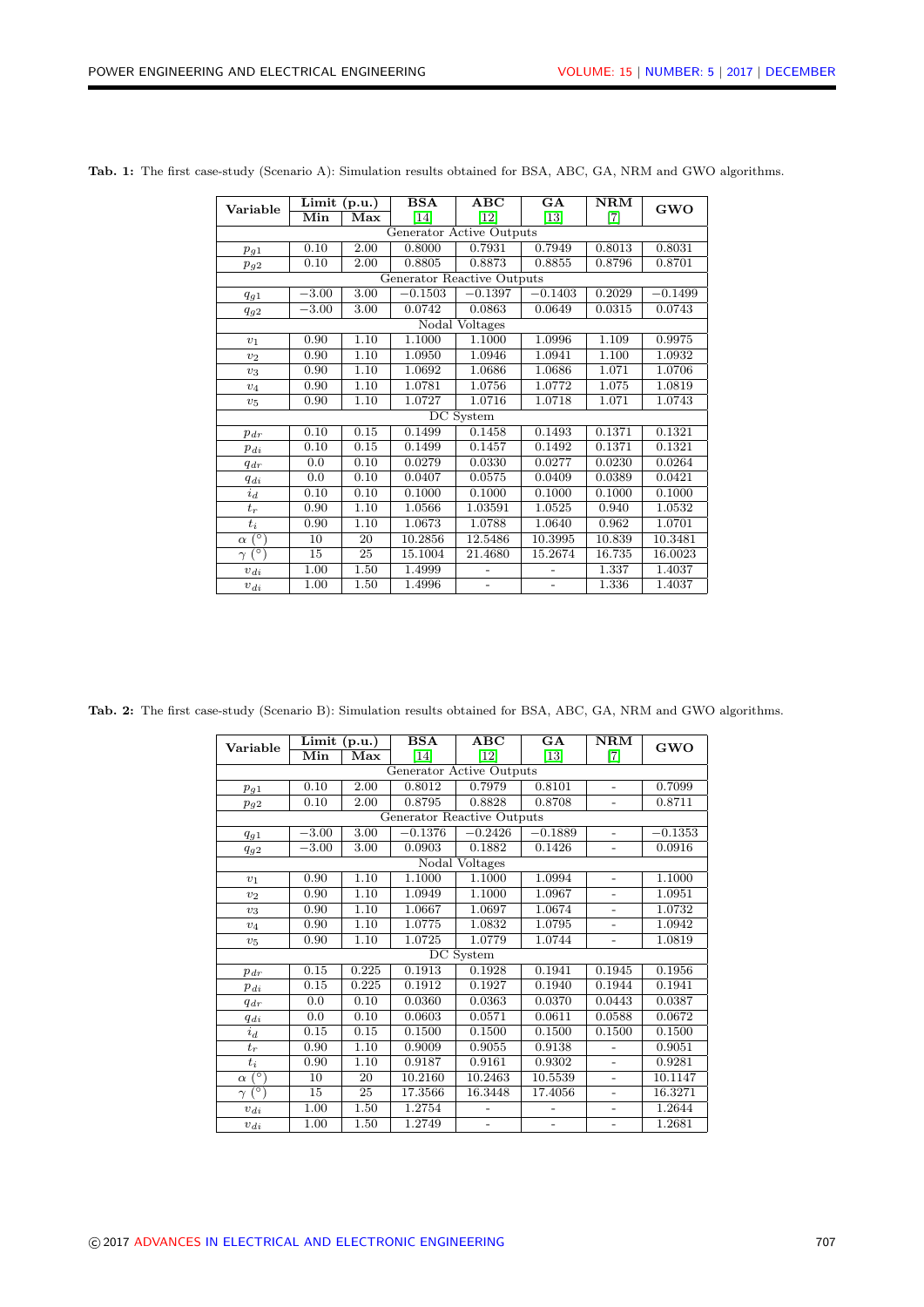and 8, of 315 MW active loads and 115 MVAR reactive loads. It is extended with a two-terminal HVDC link which replaces the AC line between buses 4 and 5 in the original WSCC 9-bus test system.

<span id="page-7-0"></span>

Fig. 8: The WSCC 9-bus test system.

The convergence characteristics of the GWO optimization algorithm for the second case-study are presented in Fig. [9.](#page-7-1)

<span id="page-7-1"></span>

Fig. 9: Convergence curve of the GWO algorithm for the second case-study.

Table [3](#page-7-2) represents the simulation results obtained when applying BSA [\[14\]](#page-9-7), GA [\[13\]](#page-9-6), and GWO algorithms to the second case-study.

#### 5.3. Comparative Study

Table [4](#page-7-3) and Tab. [5](#page-8-6) compare the total cost and CPU time for all of the tested techniques in the first and second case-study, respectively.

When using various optimization algorithms including GWO, the comparative costs and CPU times of the

| Variable                                  | $\overline{\text{Limit}}$ (p.u.) |                  | $\overline{\text{BSA}}$    | $\overline{\mathbf{G}\mathbf{A}}$ |           |  |  |
|-------------------------------------------|----------------------------------|------------------|----------------------------|-----------------------------------|-----------|--|--|
| Min                                       |                                  | Max              | $[14]$                     | $[13]$                            | GWO       |  |  |
| Generator Active Outputs                  |                                  |                  |                            |                                   |           |  |  |
| $p_{g1}$                                  | 0.10                             | 2.00             | 0.8012                     | 0.7979                            | 0.8113    |  |  |
| $p_{g2}$                                  | 0.10                             | 3.00             | 1.1323                     | 1.2250                            | 1.1397    |  |  |
| $p_{g3}$                                  | 0.10                             | 2.70             | 0.9872                     | 1.0294                            | 0.9721    |  |  |
|                                           |                                  |                  | Generator Reactive Outputs |                                   |           |  |  |
| $q_{g1}$                                  | $\overline{3.00}$                | 3.00             | 0.2076                     | 0.0109                            | 0.2130    |  |  |
| $q_{g2}$                                  | $-3.00$                          | 3.00             | 0.5808                     | 0.7018                            | 0.5812    |  |  |
| $q_{g3}$                                  | $-3.00$                          | 3.00             | $-0.1043$                  | $-0.1352$                         | $-0.1123$ |  |  |
|                                           |                                  |                  | Nodal Voltages             |                                   |           |  |  |
| $v_1$                                     | 0.90                             | 1.10             | 0.9410                     | 1.0636                            | 0.9386    |  |  |
| $v_2$                                     | 0.90                             | 1.10             | 1.0100                     | 1.0839                            | 1.0422    |  |  |
| $v_3$                                     | 0.90                             | 1.10             | 1.0120                     | 1.0612                            | 1.1350    |  |  |
| $v_4$                                     | 0.90                             | 1.10             | 1.0360                     | 1.0474                            | 1.0375    |  |  |
| $v_5$                                     | 0.90                             | 1.10             | 0.9190                     | 0.9248                            | 0.9211    |  |  |
| $v_6$                                     | 0.90                             | 1.10             | 1.0250                     | 1.0344                            | 1.0146    |  |  |
| $v_7$                                     | 0.90                             | 1.10             | 1.0370                     | 1.0479                            | 1.0274    |  |  |
| $\boldsymbol{v_8}$                        | 0.90                             | 1.10             | 1.0280                     | 1.0345                            | 1.0321    |  |  |
| $v_9$                                     | 0.90                             | 1.10             | 1.0450                     | 1.0469                            | 1.3452    |  |  |
| $t_{14}$                                  | 0.85                             | 1.15             | 0.9000                     | 1.0161                            | 0.9153    |  |  |
| $t_{27}$                                  | 0.85                             | 1.15             | 0.9451                     | 0.9981                            | 0.9374    |  |  |
| $t_{39}$                                  | 0.85                             | 1.15             | 0.9757                     | 1.0227                            | 0.9821    |  |  |
|                                           |                                  |                  | DC System                  |                                   |           |  |  |
| $p_{dr}$                                  | 0.1                              | 1.5              | 0.7107                     | 0.1360                            | 0.7174    |  |  |
| $p_{di}$                                  | 0.1                              | $\overline{1.5}$ | 0.7103                     | 0.1360                            | 0.7124    |  |  |
| $q_{dr}$                                  | $\overline{0.0}$                 | $\overline{1.0}$ | 0.1635                     | 0.0240                            | 0.1702    |  |  |
| $q_{di}$                                  | 0.0                              | 1.0              | 0.1804                     | 0.0266                            | 0.1800    |  |  |
| $i_d$                                     | 0.1                              | 1.0              | 1.2298                     | 0.1000                            | 1.2134    |  |  |
| $t_r$                                     | 0.85                             | 1.15             | 0.9025                     | 0.9765                            | 0.8932    |  |  |
| $t_i$                                     | 0.85                             | 1.15             | 1.0222                     | 1.1097                            | 1.1233    |  |  |
| (°)<br>$\alpha$                           | 7.00                             | 10.00            | 9.5529                     | 9.4173                            | 9.3922    |  |  |
| $\dot{\overline{(^{\circ})}}$<br>$\gamma$ | 10.00                            | 15.00            | 10.8126                    | 10.4741                           | 10.4532   |  |  |
| $v_{dr}$                                  | 1.00                             | 1.50             | 1.2304                     |                                   | 1.2311    |  |  |
| $v_{\textit{di}}$                         | 1.0                              | 1.50             | 1.2298                     | $\overline{a}$                    | 1.2264    |  |  |

<span id="page-7-2"></span>Tab. 3: The second case-study: Simulation results obtained for BSA, GA and GWO algorithms.

<span id="page-7-3"></span>Tab. 4: Total costs and CPU times of the first case-study.

|            | BSA        | ABC     | $G_{\mathbf{A}}$ | NRM     | <b>GWO</b> |  |
|------------|------------|---------|------------------|---------|------------|--|
|            | $[14]$     | $[12]$  | $[13]$           | [7]     |            |  |
| Year       | 2016       | 2013    | 2014             | 2008    | 2017       |  |
|            |            |         | Scenario A       |         |            |  |
| Total      |            |         |                  |         |            |  |
| Cost       | 748.022    | 748.055 | 748.152          | 748.156 | 747.541    |  |
| $(\$/h)$   |            |         |                  |         |            |  |
| <b>CPU</b> |            |         |                  |         |            |  |
| Time       | 1.73       | 1.90    | 6.76             |         | 1.32       |  |
| $(\sec)$   |            |         |                  |         |            |  |
|            | Scenario B |         |                  |         |            |  |
| Total      |            |         |                  |         |            |  |
| $\cos t$   | 748.092    | 748.151 | 748.282          | 748.451 | 747.932    |  |
| $(\$/h)$   |            |         |                  |         |            |  |
| CPU        |            |         |                  |         |            |  |
| Time       | 1.76       | 1.94    | 6.69             |         | 1.33       |  |
| $(\sec)$   |            |         |                  |         |            |  |

two case-studies are represented in Fig. [10,](#page-8-7) and Fig. [11,](#page-8-8) respectively.

As shown in Fig. [10,](#page-8-7) the cost encountered by applying the proposed GWO algorithm is lower than that obtained when applying the BSA, ABC, GA, or NRM algorithm for the first case-study. This observation is still valid for the second case-study when comparing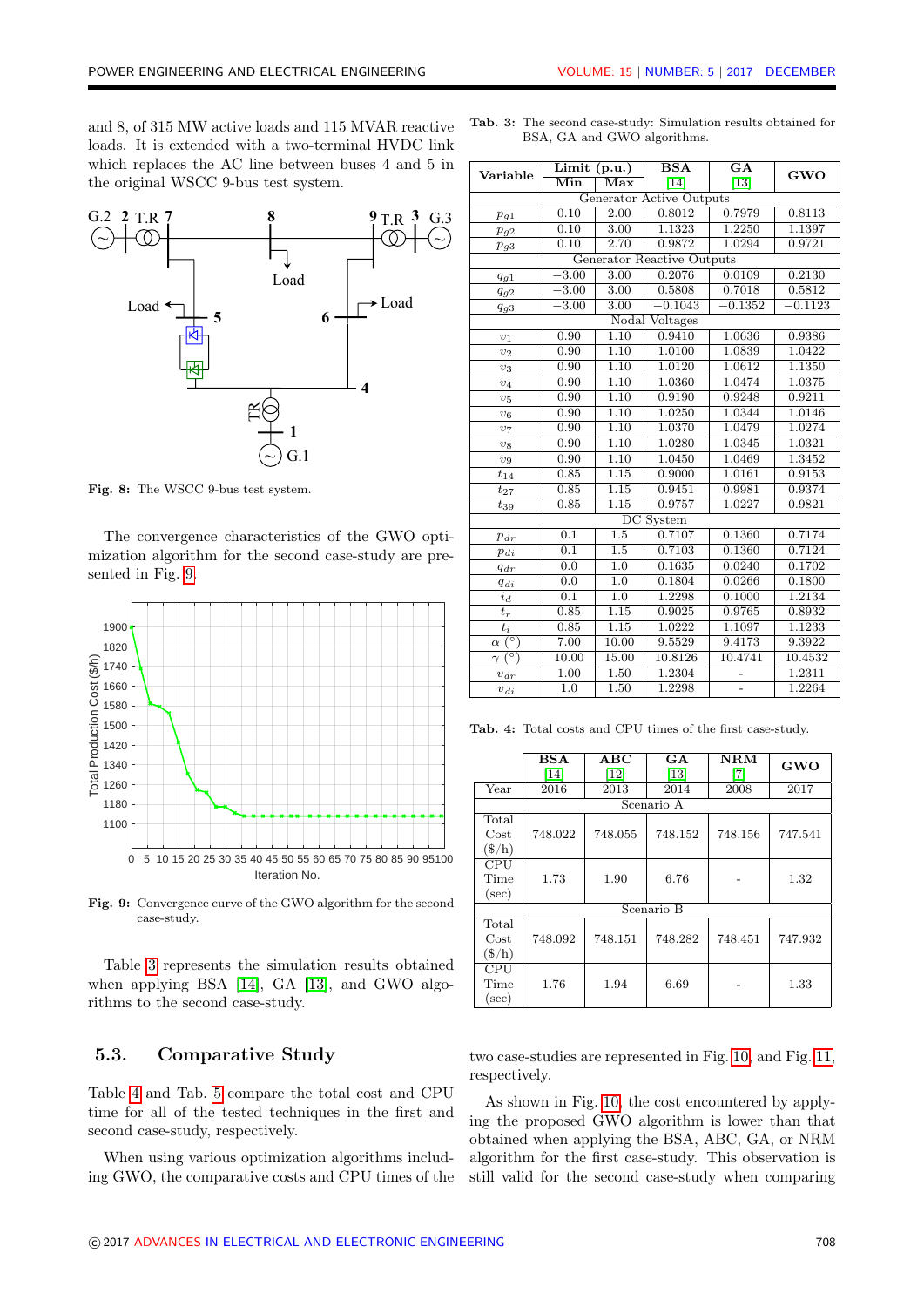<span id="page-8-6"></span>

|  |  |  |  |  | Tab. 5: Total costs and CPU times of the second case-study. |  |
|--|--|--|--|--|-------------------------------------------------------------|--|
|  |  |  |  |  |                                                             |  |

|                               | <b>BSA</b><br>[14] | GA<br>[13] | GWO      |
|-------------------------------|--------------------|------------|----------|
| Year                          | 2016               | 2014       | 2017     |
| Total Cost<br>$(\frac{1}{3})$ | 1135.032           | 1145.952   | 1129.470 |
| CPU Time<br>$(\sec)$          | 5.15               | 47.44      | 4.23     |

the cost of applying the GWO algorithm with that of applying BSA or GA algorithm.

According to Fig. [11,](#page-8-8) applying the proposed GWO algorithm attracts the lowest CPU time when compared with other optimization algorithms for the two cases studied in this paper.

<span id="page-8-7"></span>

Fig. 10: Estimated costs of the two case-studies.

<span id="page-8-8"></span>

Fig. 11: CPU times of the two case studies.

### 6. Conclusion

In this paper, the OPF problem of a two-terminal HVDC transmission power system was addressed using the proposed GWO algorithm. The algorithm was applied to two HVDC test systems, namely the 5-bus and the WSCC 9-bus test systems.

The total costs and CPU times encountered when applying the GWO algorithm showed to be lower than those obtained when using other optimization algorithms, such as BSA, ABC, GA, and NRM, with a faster rate of convergence.

The GWO algorithm demonstrated several advantages such as fast convergence, adaptability and reliability to the optimal solution with a performance that was not sensitive to the initial conditions. Therefore, the scope of the future work is to apply the GWO algorithm to solve the OPF problems of large power systems equipped with FACTS devices and renewable energy sources.

#### References

- <span id="page-8-0"></span>[1] EREMIA, M., C. C. LIU and A.-A. EDRIS. Advanced Solutions in Power Systems: HVDC, FACTS, and Artificial Intelligence. Piscataway: IEEE Press, 2016. ISBN 978-1119035695.
- <span id="page-8-1"></span>[2] SHARIFABADI, K., L. HARNEFORS, H. P. NEE, S. NORRGA and R. TEODORESCU. Design, control, and application of modular multilevel converters for HVDC transmission systems. Chichester: Wiley, 2016. ISBN 978-1-118-85156-2.
- <span id="page-8-2"></span>[3] SOOD, V. K. HVDC and FACTS controllers applications of static converters in power systems. Boston: Kluwer Academic, 2004. ISBN 978- 1402078910.
- <span id="page-8-3"></span>[4] PADIYAR, K. R. HVDC power transmission systems. 2nd ed. Tunbridge Wells: New Academic Science, 2011. ISBN 978-1906574772.
- <span id="page-8-4"></span>[5] CARRIZOSA, M. J., F. D. NAVAS, G. DAMM and F. LAMNABHI-LAGARRIGUE. Optimal Power Flow in Multi-terminal HVDC Grids with Offshore Wind Farms and Storage Devices. International Journal of Electrical Power and Energy Systems. 2015, vol. 65, iss. 1, pp. 291–298. ISSN 0142-0615. DOI: [10.1016/j.ijepes.2014.10.016.](https://doi.org/10.1016/j.ijepes.2014.10.016)
- <span id="page-8-5"></span>[6] PIZANO-MARTINEZ, A., C. R. FUERTE-ESQUIVEL, H. AMBRIZ-PEREZN and E. ACHA. Modeling of VSC-based HVDC Systems for a Newton-Raphson OPF Algorithm. IEEE Power Systems. 2007, vol. 22,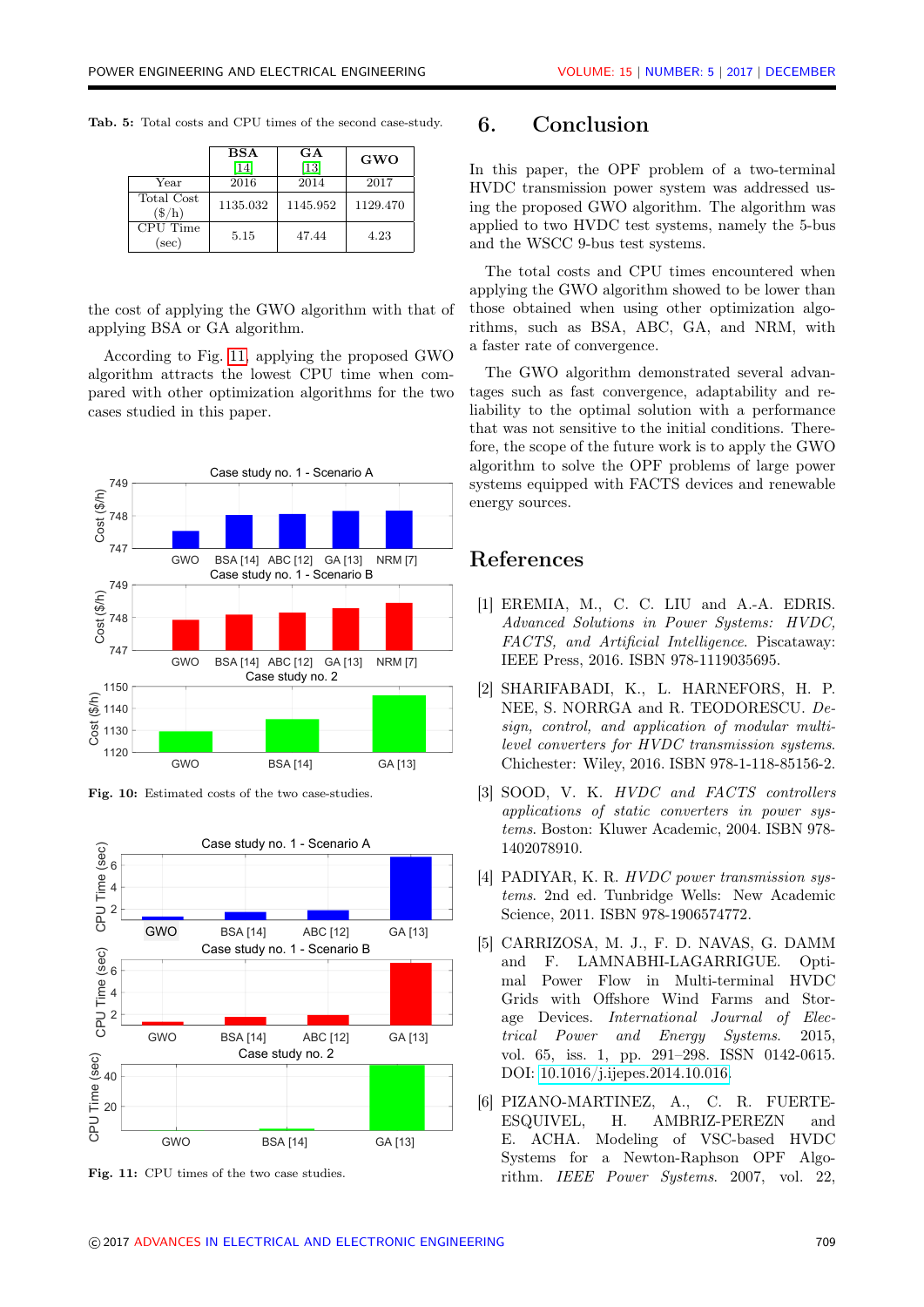iss. 4, pp. 1794–1803. ISSN 0885-8950. DOI: [10.1109/TPWRS.2007.907535.](https://doi.org/10.1109/TPWRS.2007.907535)

- <span id="page-9-0"></span>[7] AMBRIZ-PEREZ, H., E. ACHA and C. R. FUERTE-ESQUIVEL. High Voltage Direct Current Modeling in Optimal Power Flows. International Journal of Electrical Power & Energy Systems. 2008, vol. 30, iss. 3, pp. 157–168. ISSN 0142- 0615. DOI: [10.1016/j.ijepes.2007.06.010.](https://doi.org/10.1016/j.ijepes.2007.06.010)
- <span id="page-9-1"></span>[8] LIU, C., A. BOSE and Y. HOU. Discussion of the Solvability of HVDC Systems Power Flow with a Sequential Method. Electric Power Systems Research. 2012, vol. 92, iss. 1, pp. 155–161. ISSN 0378-7796. DOI: [10.1016/j.epsr.2012.06.009.](https://doi.org/10.1016/j.epsr.2012.06.009)
- <span id="page-9-2"></span>[9] MESSALTI, S., S. BELKHIAT, S. SAADATE and D. FLIELLER. A New Approach for Load Flow Analysis of Integrated AC-DC Power systems using Sequential Modified Gauss-Seidel Methods. European Transactions on Electrical Power. 2012, vol. 22, iss. 4, pp. 421–432. ISSN 2050-7038. DOI: [10.1002/etep.570.](https://doi.org/10.1002/etep.570)
- <span id="page-9-3"></span>[10] WANG, W. and M. BARNES. Power Flow Algorithms for Multi-Terminal VSC-HVDC with Droop Control. IEEE Transactions on Power Systems. 2014, vol. 29, iss. 4, pp. 1721– 1730. ISSN 0885-8950. DOI: [10.1109/TP-](https://doi.org/10.1109/TPWRS.2013.2294198)[WRS.2013.2294198.](https://doi.org/10.1109/TPWRS.2013.2294198)
- <span id="page-9-4"></span>[11] BEERTEN, J., S. COLE and R. BELMANS. Generalized Steady-State VSC MTDC Model for Sequential AC/DC Power Flow Algorithms. IEEE Transactions on Power Systems. 2012, vol. 37, iss. 2, pp. 821–829. ISSN 0885-8950. DOI: [10.1109/TPWRS.2011.2177867.](https://doi.org/10.1109/TPWRS.2011.2177867)
- <span id="page-9-5"></span>[12] KILIC, U. and K. AYAN. Optimizing Power Flow of AC-DC Power Systems using Artificial Bee Colony Algorithm. International Journal of Electrical Power and Energy Systems. 2013, vol. 53, iss. 1, pp. 592–602. ISSN 0142-0615. DOI: [10.1016/j.ijepes.2013.05.036.](https://doi.org/10.1016/j.ijepes.2013.05.036)
- <span id="page-9-6"></span>[13] KILIC, U., K. AYAN and U. ARIFOGLU. Optimizing Reactive Power Flow of HVDC Systems using Genetic Algorithm. International Journal of Electrical Power & Energy Systems. 2014, vol. 55, iss. 1, pp. 1–12. ISSN 0142-0615. DOI: [10.1016/j.ijepes.2013.08.006.](https://doi.org/10.1016/j.ijepes.2013.08.006)
- <span id="page-9-7"></span>[14] AYAN, K. and U. KILIC. Optimal Power Flow of Two-Terminal HVDC Systems using Backtracking Search Algorithm. International Journal of Electrical Power & Energy Systems. 2016, vol. 78, iss. 1, pp. 326–335. ISSN 0142-0615. DOI: [10.1016/j.ijepes.2015.11.071.](https://doi.org/10.1016/j.ijepes.2015.11.071)
- <span id="page-9-8"></span>[15] ARAGGES-PENALBA, M., A. EGEA-ALVAREZ, O. GOMIS-BELLMUNT and

A. SAMPER. Optimum Voltage Control for Loss Minimization in HVDC Multi-Terminal Transmission Systems for Large Offshore Wind Farms. Electric Power Systems Research. 2012, vol. 89, iss. 1, pp. 54–63. ISSN 0378-7796. DOI: [10.1016/j.epsr.2012.02.006.](https://doi.org/10.1016/j.epsr.2012.02.006)

- <span id="page-9-9"></span>[16] CALLE, I. A., P. LEDESMA and E. D. CAS-TRONUOVO. Advanced Application of Transient Stability Constrained-Optimal Power Flow to a Transmission System Including an HVDC-LCC Link. IET Generation, Transmission & Distribution. 2015, vol. 9, no. 13, pp. 1765–1772. ISSN 1751-8687. DOI: [10.1049/iet-gtd.2015.0215.](https://doi.org/10.1049/iet-gtd.2015.0215)
- <span id="page-9-10"></span>[17] RABIEE, A., A. SOROUDI and A. KEANE. Information Gap Decision Theory Based OPF with HVDC Connected Wind Farms. IEEE Transactions on Power Systems. 2015, vol. 30, iss. 6, pp. 3396–3406. ISSN 0885-8950. DOI: [10.1109/TPWRS.2014.2377201.](https://doi.org/10.1109/TPWRS.2014.2377201)
- <span id="page-9-11"></span>[18] SONG, H. M., M. H. SULAIMAN and M. R. MOHAMED. An Application of Grey Wolf Optimizer for Solving Combined Economic Emission Dispatch Problems. International Review of Modelling and Simulations 2014, vol. 7, no. 5, pp. 838–844. ISSN 1974-9821. DOI: [10.15866/ire](https://doi.org/10.15866/iremos.v7i5.2799)[mos.v7i5.2799.](https://doi.org/10.15866/iremos.v7i5.2799)
- <span id="page-9-12"></span>[19] MAHDAD, B. and K. SRAIRI. Blackout Risk Prevention in a Smart Grid based Flexible Optimal Strategy using Grey Wolf-Pattern Search Algorithms. Energy Conversion and Management. 2015, vol. 98, iss. 1, pp. 411–429. ISSN 0196-8904. DOI: [10.1016/j.enconman.2015.04.005.](https://doi.org/10.1016/j.enconman.2015.04.005)
- <span id="page-9-13"></span>[20] ESHA, G. and A. SAXENA. Robust Generation Control Strategy Based on Grey Wolf Optimizer. Journal of Electrical Systems. 2015, vol. 11, iss. 2, pp. 174–188. ISSN 1112-5209.
- <span id="page-9-14"></span>[21] SHAKARAMI, M. R. and I. F. DAVOUDKHANI. Wide-Area Power System Stabilizer Design based on Grey Wolf Optimization Algorithm Considering the Time Delay. Electric Power Systems Research. 2016, vol. 133, iss. 1, pp. 149–159. ISSN 0378-7796. DOI: [10.1016/j.epsr.2015.12.019.](https://doi.org/10.1016/j.epsr.2015.12.019)
- <span id="page-9-15"></span>[22] EL-FERGANY, A. and H. M. HASANIEN. Single and Multi-Objective Optimal Power Flow Using Grey Wolf Optimizer and Differential Evolution Algorithms. Electric Power Components and Systems. 2015, vol. 43, iss. 13, pp. 1548–1559. ISSN 1532-5008. DOI: [10.1080/15325008.2015.1041625.](https://doi.org/10.1080/15325008.2015.1041625)
- <span id="page-9-16"></span>[23] JAYAKUMAR, N., S. SUBRAMANIAN, S. GANESAN and E. B. ELANCHEZHIAN. Grey Wolf Optimization for Combined Heat and Power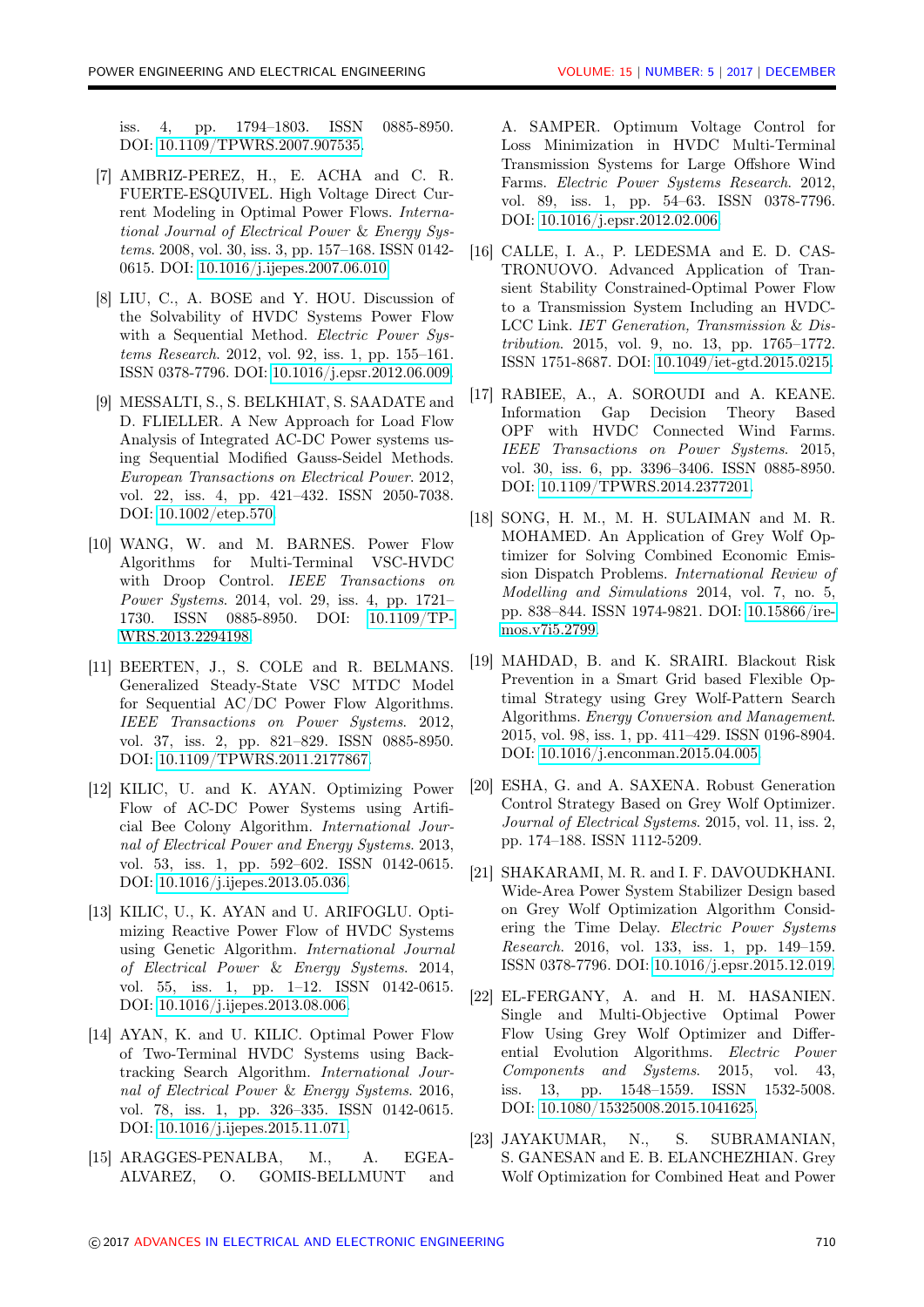Dispatch with Cogeneration Systems. International Journal of Electrical Power & Energy Systems. 2016, vol. 74, iss. 1, pp. 252–264. ISSN 0142- 0615. DOI: [10.1016/j.ijepes.2015.07.031.](https://doi.org/10.1016/j.ijepes.2015.07.031)

- <span id="page-10-0"></span>[24] GUHA, D., P. K. ROY and S. BANER-JEE. Load Frequency Control of Interconnected Power System using Grey Wolf Optimization. Swarm and Evolutionary Computation. 2015, vol. 27, iss. 1, pp. 97–115. ISSN 2210-6502. DOI: [10.1016/j.swevo.2015.10.004.](https://doi.org/10.1016/j.swevo.2015.10.004)
- <span id="page-10-1"></span>[25] KAMBOJ, V. K., S. K. BATH and J. S. DHILLON. Solution of Non-Convex Economic Load Dispatch Problem using Grey Wolf Optimizer. Neural Computing and Applications. 2016, vol. 27, iss. 5, pp. 1301–1316. ISSN 0941-0643.
- <span id="page-10-2"></span>[26] SHARMA, Y. and L. C. SAIKIA. Automatic Generation Control of a Multi-Area ST - Thermal Power System using Grey Wolf Optimizer Algorithm based Classical Controllers. International Journal of Electrical Power & Energy Systems. 2015, vol. 73, iss. 1, pp. 853–862. ISSN 0142-0615. DOI: [10.1016/j.ijepes.2015.06.005.](https://doi.org/10.1016/j.ijepes.2015.06.005)
- <span id="page-10-3"></span>[27] SHAKARAMI, M. R. and I. FARAJI. Design of SSSC-based Stabilizer to Damp Inter-Area Oscillations Using Gray Wolf Optimization Algorithm. In: 7th Electricity Power Generation Conference (EPGC). Bandar Abbas: CIVILICA, 2015, pp. 1–8.
- <span id="page-10-4"></span>[28] MIRJALILI, S., S. M. MIRJALILI and A. LEWIS. Grey Wolf Optimizer. Advances in Engineering Software. 2014, vol. 69, iss. 1, pp. 46–61. ISSN 0965-9978. DOI: [10.1016/j.advengsoft.2013.12.007.](https://doi.org/10.1016/j.advengsoft.2013.12.007)
- <span id="page-10-5"></span>[29] SAREMI, S., S. MIRJALILI and S. M. MIR-JALILI. Evolutionary Population Dynamics and Grey Wolf Optimizer. Neural Computing and Applications. 2015, vol. 26, iss. 5, pp. 1257–1263. ISSN 0941-0643.
- <span id="page-10-6"></span>[30] MIRJALILI, S., S. SAREMI, S. M. MIRJALILI and L. S. COELHO. Multi-Objective Grey Wolf Optimizer: A Novel Algorithm for Multi-Criterion Optimization. Expert Systems with Applications. 2016, vol. 47, iss. 1, pp. 106–119. ISSN 0957-4174. DOI: [10.1016/j.eswa.2015.10.039.](https://doi.org/10.1016/j.eswa.2015.10.039)
- <span id="page-10-7"></span>[31] BEERTEN, J., S. COLE and R. BELMANS. Implementation Aspects of a Sequential AC/DC Power Flow Computation Algorithm for Multi-Terminal VSC HVDC Systems. In: 9th IET International Conference on AC and DC Power Transmission (ACDC). London: IET, 2010, pp. 1–6. ISBN 978-1-84919-308-5. DOI: [10.1049/cp.2010.1013.](https://doi.org/10.1049/cp.2010.1013)

## About Authors

Heba Ahmed HASSAN received her B.Sc. and M.Sc. with Distinction First Honors degree from Electrical Power and Machines Department, Faculty of Engineering, Cairo University, Egypt, in 1995 and 1999, respectively. She obtained her Ph.D. degree in Electrical Engineering from the University of Ulster, UK, in 2004 when she was selected to present her Ph.D. work at the House of Commons, Parliament House, Westminster, London, UK. Dr. Hassan is a full-time faculty in Electrical Power and Machines Department, Cairo University, currently on leave. She joined Dhofar University, Sultanate of Oman in 2008 where she was promoted to several senior leadership positions. She was the Dean and Assistant Dean of College of Engineering, Dhofar University. She joined Oman Academic Accreditation Authority (OAAA) as Senior Quality Assurance Expert in October 2015. She was an Academic Visitor at the Imperial College, London, UK (1998), a Teaching and Research Assistant at the University of Ulster, UK (2001–2005), and a part-time faculty at many respectable private engineering universities in Egypt (2005–2008). During that period, she worked as a quality auditor for the Quality Assurance and Accreditation Project (QAAP) and a consultant for several Egyptian Ministry of Higher Education (MoHE) development projects financed by IBRD. She co-supervised master Students in Faculty of Engineering, Cairo University (2005–2012). Dr. Hassan was selected by reputable universities in India as an External Ph.D. Examiner and as a Keynote Speaker in several international conferences. She was appointed by the Omani MoHE as a Reviewer of newly submitted academic programs. Dr. Hassan is a Senior IEEE Member (SMIEEE), an IET Member (MIET), an Associate Fellow of the Higher Education Academy-UK (AFHEA) and a Certified Associate Academic Trainer by the International Board of Certified Trainers (IBCT). She is the Chief Editor of two international referred journals in the field. She is also serving as an Editorial Board Member and a Reviewer for many international journals and conferences in power engineering. Dr. Hassan research interests include electrical power systems stability and control, FACTS modeling, optimal and robust adaptive control and quality assurance of higher education.

Mohamed ZELLAGUI was born in Constantine, Algeria, in 1984. He received the engineering degree (Honors with first class) and M.Sc. degree in Electrical Engineering (Power System) from the Department of Electrical Engineering, University of Constantine, Algeria in 2007 and 2010, respectively. He received Doctor Degree in Power Systems from the Department of Electrical Engineering, University of Batna, Algeria in 2014. In 2012 obtained the national